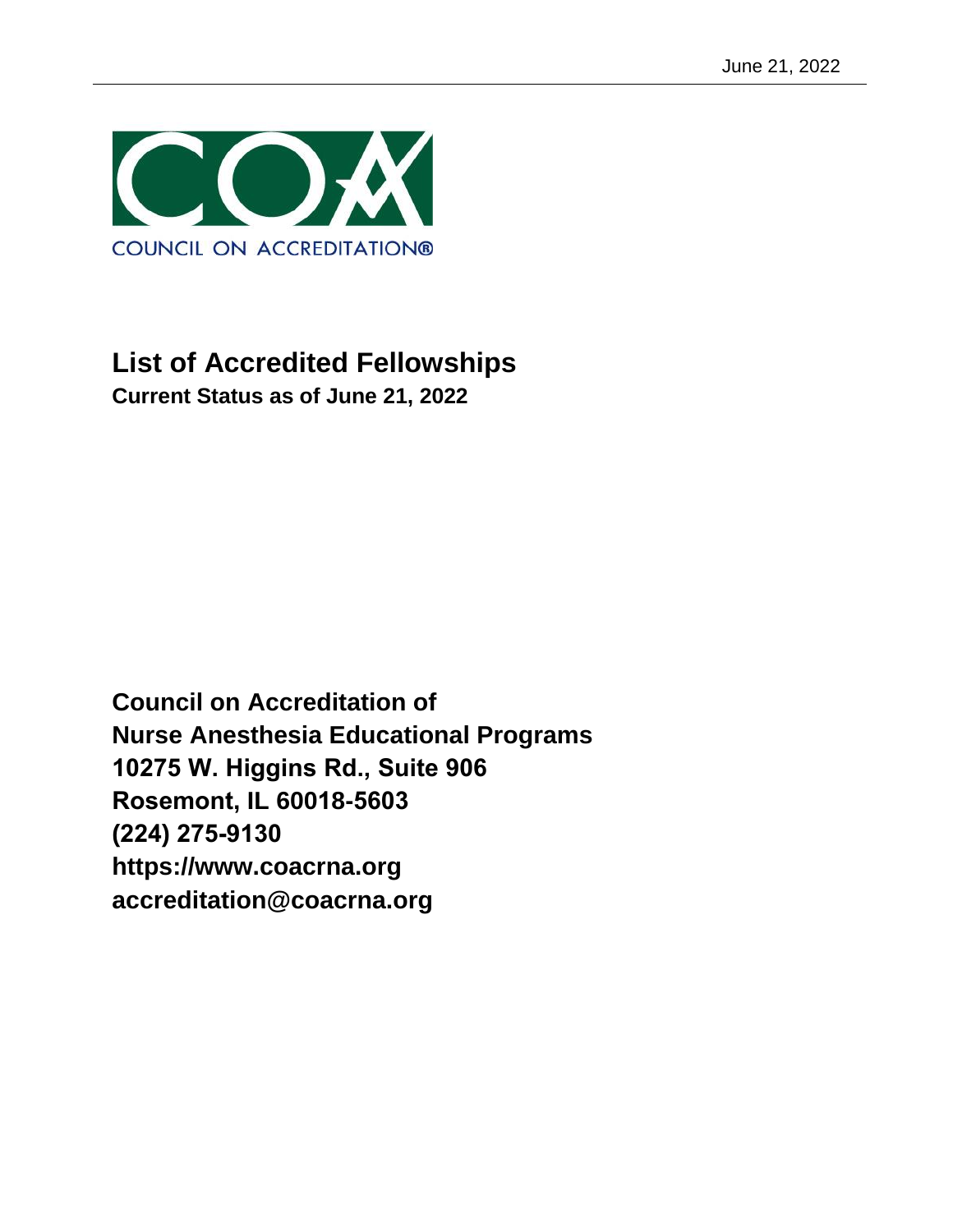#### **Directors**

*President Paul Austin, PhD, CRNA (Educator)* Texas Wesleyan University Graduate Programs of Nurse Anesthesia Fort Worth, TX *Vice President Treasurer Michael Fallacaro, DNS, CRNA, FAAN, FAANA (Educator)* Virginia Commonwealth University Richmond, VA *Brian Andrew, JD, MA (Public Member) Judy Didion, PhD, RN (University Administrator)* Oakland University Rochester, MO *Claire Dixon-Lee, PhD, RHIA, CPH, FAHIMA (Public Member) Juan Gonzalez, PhD, CRNA (Educator)* University of Miami School of Nursing and Health Studies Coral Gables, FL *John O'Donnell, DrPH, MSN, CRNA, CHSE, FSSH, FAANA (Educator)* University of Pittsburgh Pittsburgh, PA *Sarah B. Held, DNP, MBA, RN (Healthcare Administrator)* M Health Fairview / Fairview Health System / HealthEast Care System *Dennis J. McKenna, DNAP, MHS, CRNA (Practitioner)*  Medical University of South Carolina Medical Center Charleston, SC *Julie Pearson, PhD, CRNA (Practitioner)* CarolilnaEast Health System New Barn, NC *Jerrol B. Wallace, DNP, MSN, CRNA, CDR, NC, USN (Educator)* Uniformed Services University of Health Sciences Bethesda, MD *Britni Tharp, BSN, RN, CCRN-CSC Laura Bonanno, PhD, DNP, CRNA (Educator)*  LSUHSC School of Nursing New Orleans, LA

*(Student Representative)*

#### **List of Accredited Fellowships by Council on Accreditation of Nurse Anesthesia Educational Programs**

The accreditation program for nurse anesthesia was initiated in 1952 by the American Association of Nurse Anesthesia (AANA). The accreditation function was transferred to the Council on Accreditation of Nurse Anesthesia Educational Programs/Schools in 1975 in response to a major revision of the U.S. Office of Education criteria. Since 1975, the Council has existed as a fiscally autonomous multidisciplinary body. This multidisciplinary structure gives recognition to the various publics that represent the community of interest within which the nurse anesthesia profession resides. The 12 members of the Council are representative of the following groups: nurse anesthesia educators and practitioners, nurse anesthesia students, health care administrators, university representatives, and the public. All are voting members except the student member.

The Council's scope of accreditation is for institutions and programs of nurse anesthesia at the post master's certificate, master's or doctoral degree levels in the United States, its territories and protectorates, including programs offering distance education. Both the United States Department of Education and the Council for Higher Education. Accreditation recognize the Council as an accrediting agency for nurse anesthesia.

The Council on Accreditation is responsible for establishing the standards and policies for nurse anesthesia educational programs subject to consideration by its communities of interest. The standards address governance, resources, program of study, program effectiveness and accountability. The first set of standards was adopted in 1952 and have been under review and subject to periodic major and minor revisions since that time. Compliance with the standards forms the basis for accreditation decisions made by the Council.

The accreditation process for fellowships is based on the post-graduate fellowship assessment document prepared by the fellowship and a virtual onsite review by the Fellowship Review Committee. Accreditation may be offered for onetime fellowships, or continuous/intermittent fellowships.

Continuous/intermittent fellowships may be accredited for intervals of up to 5 years. New fellowships that seek accreditation status must successfully complete an initial post-graduate CRNA fellowship assessment, become accredited, and admit fellows. Only fellows enrolled after accreditation is awarded will graduate from an accredited fellowship.

The Council on Accreditation publishes this list of accredited nurse anesthesia fellowships on bi-annual basis as information for the public, other agencies and prospective students. A definition of each accreditation action follows:

Probation signifies serious deficiencies that jeopardize the quality of the educational process. Examples are the failure of a program/fellowship to respond by the specified date to a summary report which identifies serious deficiencies or failure to submit a self study or a progress report by the due date.

Revocation of accreditation signifies a program/fellowship does not present sufficient evidence of educational quality nor intent to comply with the standards and criteria.